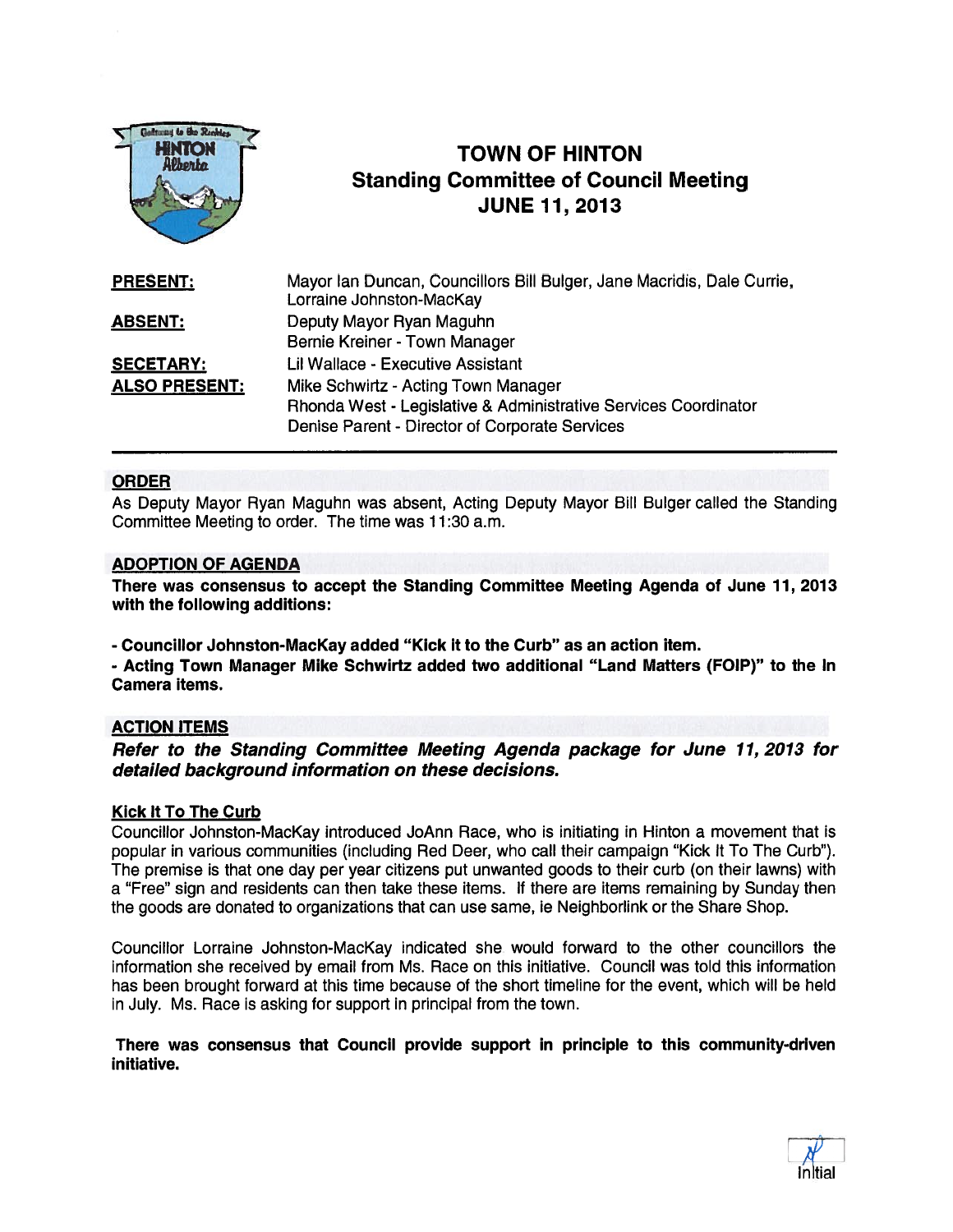#### Town of Hinton Action Plan for Hinton's Sustainability Priorities and Strategies (2013-2014)

Council was advised there are <sup>7</sup> initiatives listed that are to be led by the Town, not 8 as indicated in the repor<sup>t</sup> included in the agenda package. Point 2.7.2 is not to be included as Alberta Health Services will lead that one. This table will be provided to CEAC at their meeting on Thursday, June 13, 2013. On each point Council gave:

#### 1.1.7 — Consensus remove "theatre" and year 2015 implies facility and not partners.

There was consensus that council would not discuss the "Implementing Partners" column at this meeting.

1.3.4 — Consensus as is.

1.3.5 — Consensus as is.

2.4.1 — First bullet in Risks - change "willingness" to "budgeting". Consensus with the targets.

2.7.7 — Reword Outcomes first bullet point - "Encourage developers to build towards an inclusive community"

- Outcomes last bullet point — "further implement integrated housing strategy" add "through suppor<sup>t</sup> of developers"

#### 4.14.7 -Change Risks Column bullets to:

- Availability of resources
- Availability of suppor<sup>t</sup> from ESRD
- Availability of community and business participation and suppor<sup>t</sup>

4.14.8 — Add to Risk Column — "Phase 2 and 3 do not sell".

There was consensus that this repor<sup>t</sup> be accepted for awareness and affirmation and to bring it forward to the CEAC meeting.

#### ADDITIONAL INFORMATION

#### Urgent Matters from Council and Town Manager

To answer councillor's questions, Administration advised they are still dealing with parties on the Innovista lands; waiting to hear how much servicing is going to cost;

Councillor Macridis advised that the chair of the library board (Mr. Podlubny) has resigned as he is moving out of town.

Councillor Johnston-MacKay asked if she required council's approval to take an Elected Officials Education Program course online. She was advised that she did not since <sup>a</sup> motion had been made April 20, 2010 approving council's attendance at these courses.

Acting Town Manager Mike Schwirtz advised council that advertisements have been pu<sup>t</sup> into the newspapers asking for one-time safety project suggestions for the Community Safety Initiative ("CSI") funds.